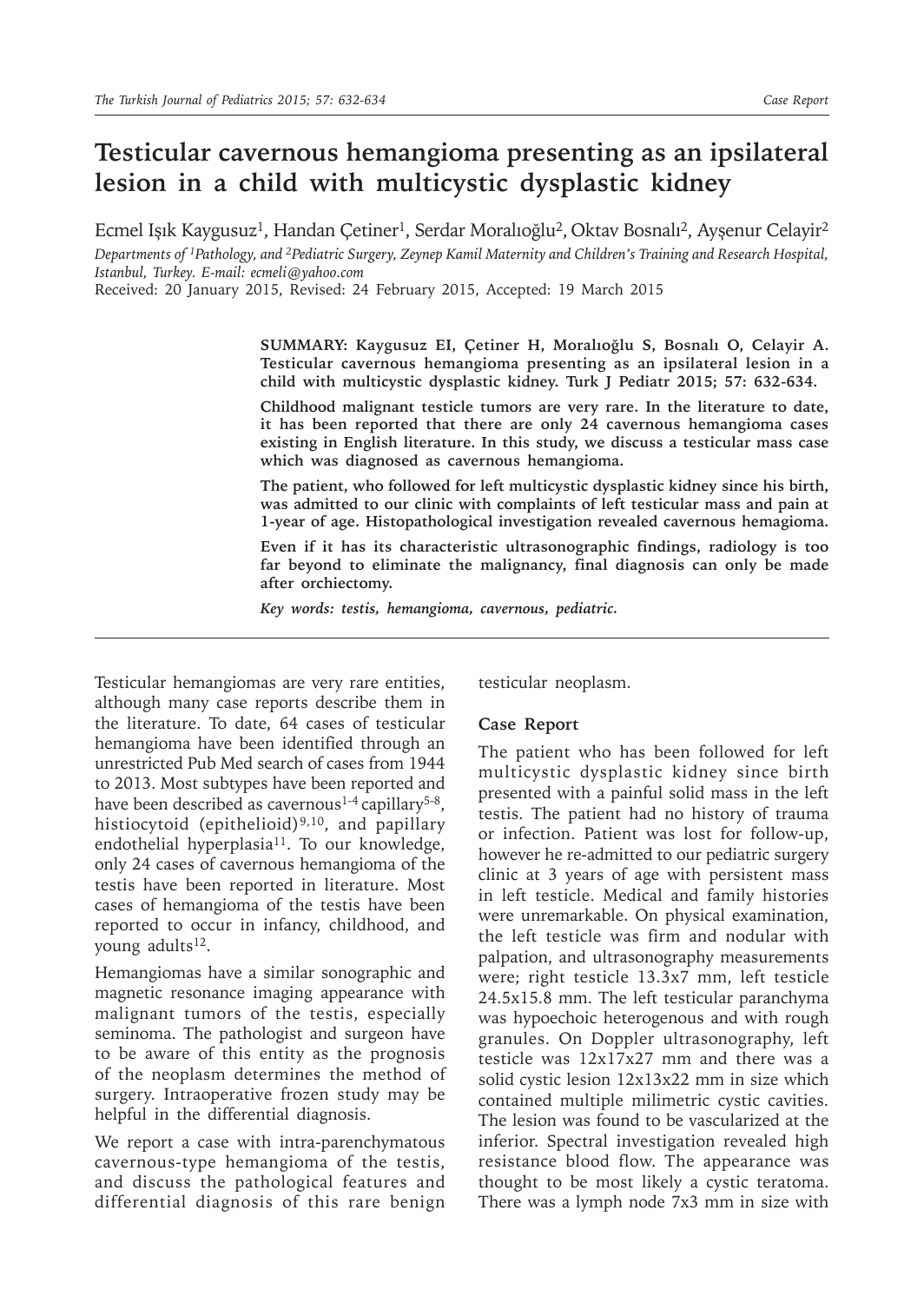cortical hypertrophy, and its fatty hilum was found faded.

The serum levels of alfa-fetoprotein (AFP) and beta-human chorionic gonadotropin were normal. The patient underwent left orchiectomy with high ligation.

On pathology examination there was a wellcircumscribed nodule 25 mm in diamater located in the parenchyma of the left orchiectomy specimen. The cross-section of the mass was seen to be reddish/blue. Microscopically, the diagnosis of a cavernous hemangioma, showing characteristic features of a vascular tumor with proliferation, large blood-filled spaces of variable thickness and separated by fibrous tissue (Fig. 1). Microscopic appearance demonstrate vascular channels lined by a single layer of endothelial cells. Tumor nodule was spreading in between the seminiferous tubules. Mitotic figures and pleomorphism were not seen in neoplastic cells. Neoplastic cells were positive with CD31 and Vimentin. Immunohistochemical reaction with Inhibin, AFP and Placental Acid Phosphotase was negative in the neoplastic cells.

## **Discussion**

Testicular hemangioma is a very rare neoplasm. Twenty-four cases with testicular cavernous hemangiomas have been reported. The benign vascular tumors of the testis and their clinicopathologic features in the literature are summarized in Table I. A cavernous type hemangioma was diagnosed histopathologicaly in our case.

Average age of the patients with cavernous hemangioma was 37 years ( median was 31, range from 3 months to 80 years) in the literature. Our case was one year old at admission.

Testicular hemangiomas commonly present with a palpable mass and pain. Our patient was admitted with a tender mass on left testis. The data from the literature indicate that roughly 70% of hemangiomas are left sided<sup>13</sup>.

The commonly reported ultrasonographic description of testicular hemangioma was that of a homogeneous hypoechoic mass hypervascular on Doppler studies which are similar to germ cell tumors<sup>2-8,12,14,15</sup>. Occasional ultrasonographic presentations as a heterogeneous mass have been reported $16,17$ . Ultrasonography revealed a 27 mm hypoechoic and heterogeneous mass in the testis in our case. Doppler sonography showed multiple cystic spaces and solid regions and demonstrated high vascular flow. Spectral Doppler traces were obtained in five random sites in the mass and resistive indexes.

In a study describing magnetic resonance imaging there were findings of testicular capillary hemangioma. However the findings were considered nonspecific, and a preoperative diagnosis of seminoma was rendered<sup>6</sup>.

All of the reviewed patients had undergone an orchiectomy except for two cases; one 18-yearold boy underwent a partial testicular resection for esthetic reasons, the other one, a 2-monthold boy, underwent an excisonal biopsy which cured the neoplasm<sup>18</sup>. Although incomplete excision of tetiscular hemangiomas can results in local recurrence, no cases of malignant transformation have ever been reported<sup>19</sup>. Ideally, if a benign lesion is suspected, this can be confirmed by frozen section whereby enucleation can optimize testicular preservation.

Pathologically, information on the size of the tumors was on average 25 mm (range from 15 to 40 mm) in the literature, similar to our case. The macroscopic appearence of the reported hemangiomas is compatible with their vascular nature, described as reddish/ brown, hemorrhagic, and tan/red or dark/ red3-5,8,10,12,17. Macroscopic examination of the orchidectomy specimen revealed a solitary intratesticular hemorrhagic nodule. The microscopic appearance of cavernous



**Fig. 1.** Composed of large vessels with dilated lumina and thin walls in testiculary hemangioma (H&E stain, X100).